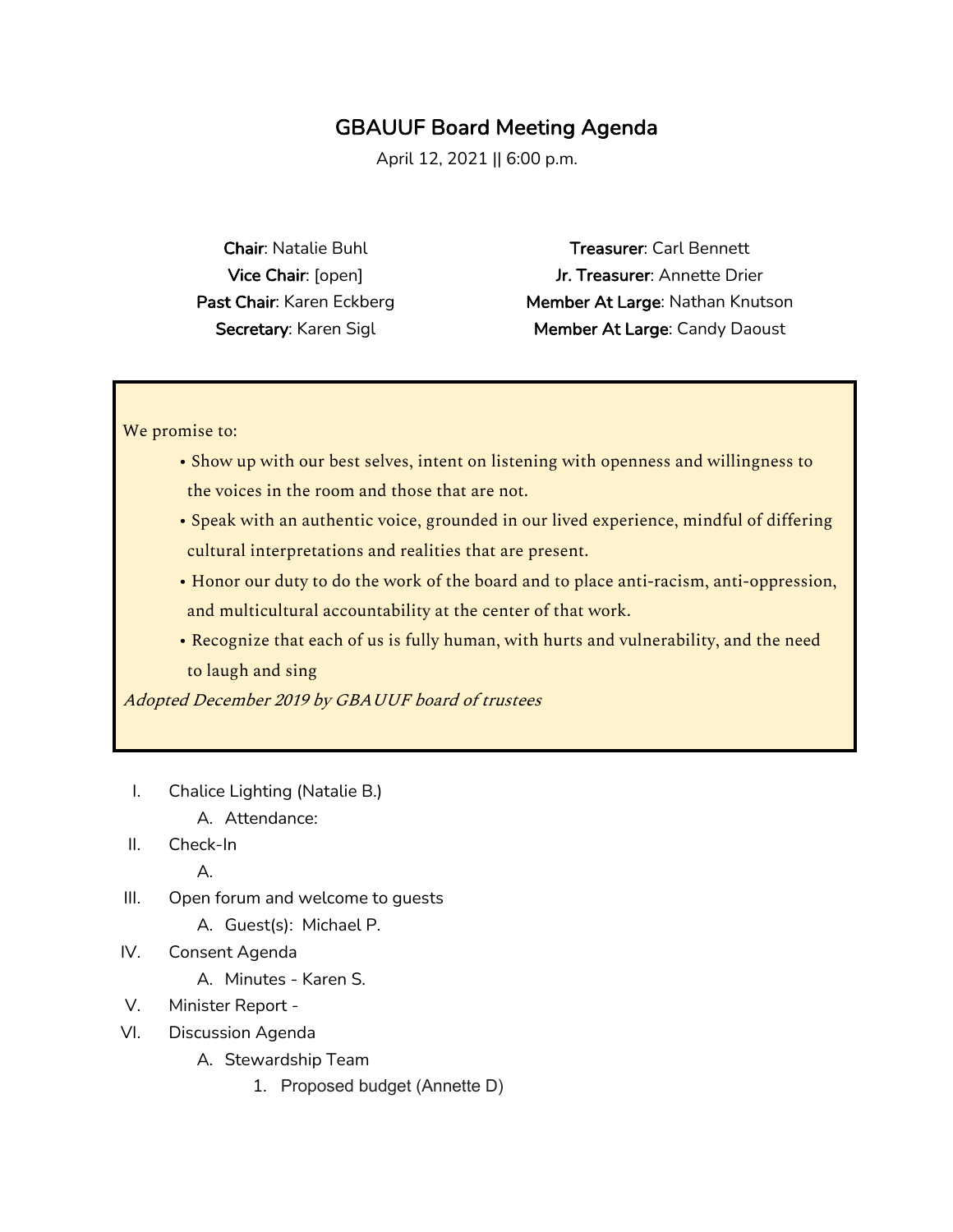- 2. Formal Basement Fund Drive (Carl B)
- B. Program Team Natalie will take programming over from Katina in July.
- C. Religious Exploration Team
	- 1. Natalie drafted a job description for Religious Enrichment Team Leader and asked Janice Galt, Terry Auger, and Karen Bircher to help with hiring.
- D. Social Justice Team Carl will lead this team in July.
	- 1. May 1st Watershed Cleanup 9-12 -GBAUUF group to volunteer for a site near our fellowship. Picnic/gathering at the UU afterwards? (masks, spacing outdoors, etc.)
- E. Building/Facilities Team Michael
	- 1. Kitchen lights Cost estimate for replacement; still looking into.
	- 2. Putting the outdoor UU sign on a timer to be lit during peak hours (Nathan to contact Michael).
	- 3. Church Mutual's NEW Armed Intruder Emergency Service
	- 4. Received and activated a temperature low or high, water leak, and power outage monitoring and notification system from Roost and Church Mutual. The discussion question is - Who do we want to have the system notify?
- VII. Old Business
	- A. Divinity school stipends (Natalie)
		- 1. Last year's board approved a \$500 stipend to help Phillip Lotto with school costs. I don't think we've gifted that to him yet. And we should discuss if we will do the same for Nathan. :-)
	- B. Consortium Update
	- C. Plan for opening the fellowship (Karen E)
		- 1. Karen E put thought into a team: possibly Steve K, Terry Auger, etc. to work out plan and details of phased re-opening
			- a) Reached out to several individuals; watching GB schools to see what they do
	- D. Candy was to follow up with potential office volunteers & Cheyenne
- VIII. New Business
	- A. Contact potential new board members.
		- 1. Board openings for 21-22 (Natalie)
		- 2. Vice-chair, secretary, jr treasurer, member-at-large
		- 3. Consider asking Chip & Karen B to approach members
			- a) Karen E generated list from Breeze database
	- B. April 18 Quarterly Town Hall Meeting
	- C. Using Breeze more fully, specifically training members to see their accounts, training greeters to check-in attendance, etc.
- IX. Review Action Items see above, highlighted in orange.
- X. Check Out